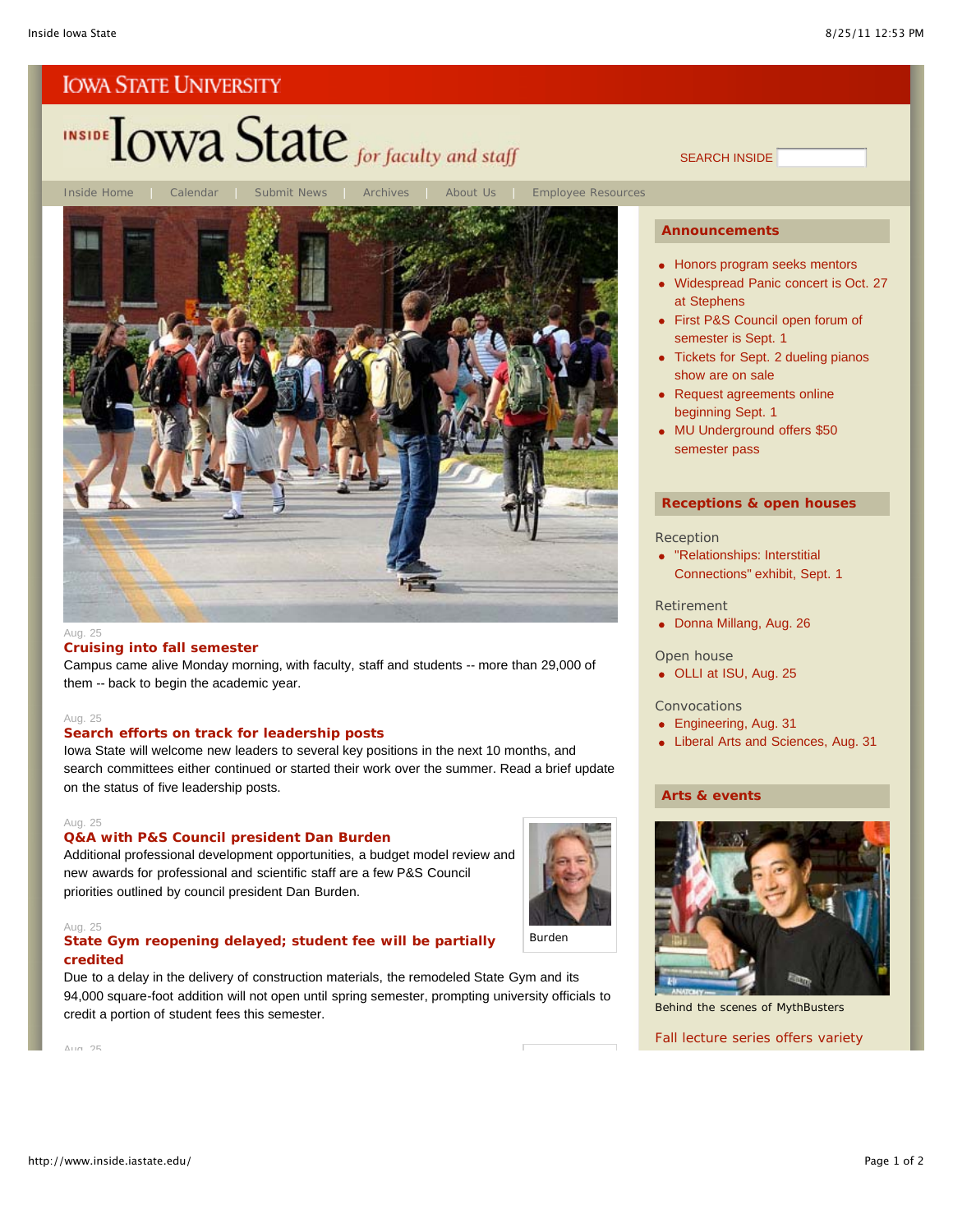$uu, zJ$ 

#### **Q&A with Faculty Senate president Steve Freeman**

Senate president Steve Freeman said the presidential search, academic restructuring and the need for more faculty to meet the demands of increased enrollment numbers will be among the group's top issues this year.

#### Aug. 19

#### **Campaign generates \$867 million**

ISU's most successful fund-raising effort -- "Campaign Iowa State" -- brought in more than \$867 million in gifts and commitments. Campaign funds will go toward scholarships, faculty positions, academic programs, building projects and more.

Published by University Relations, inside@iastate.edu, (515) 294-7958, Ames, Iowa 50011. Copyright © 1995-2011, Iowa State University of Science and Technology. All rights reserved.



Freeman

#### **Inside tools**

Print this edition (PDF) RSS | Twitter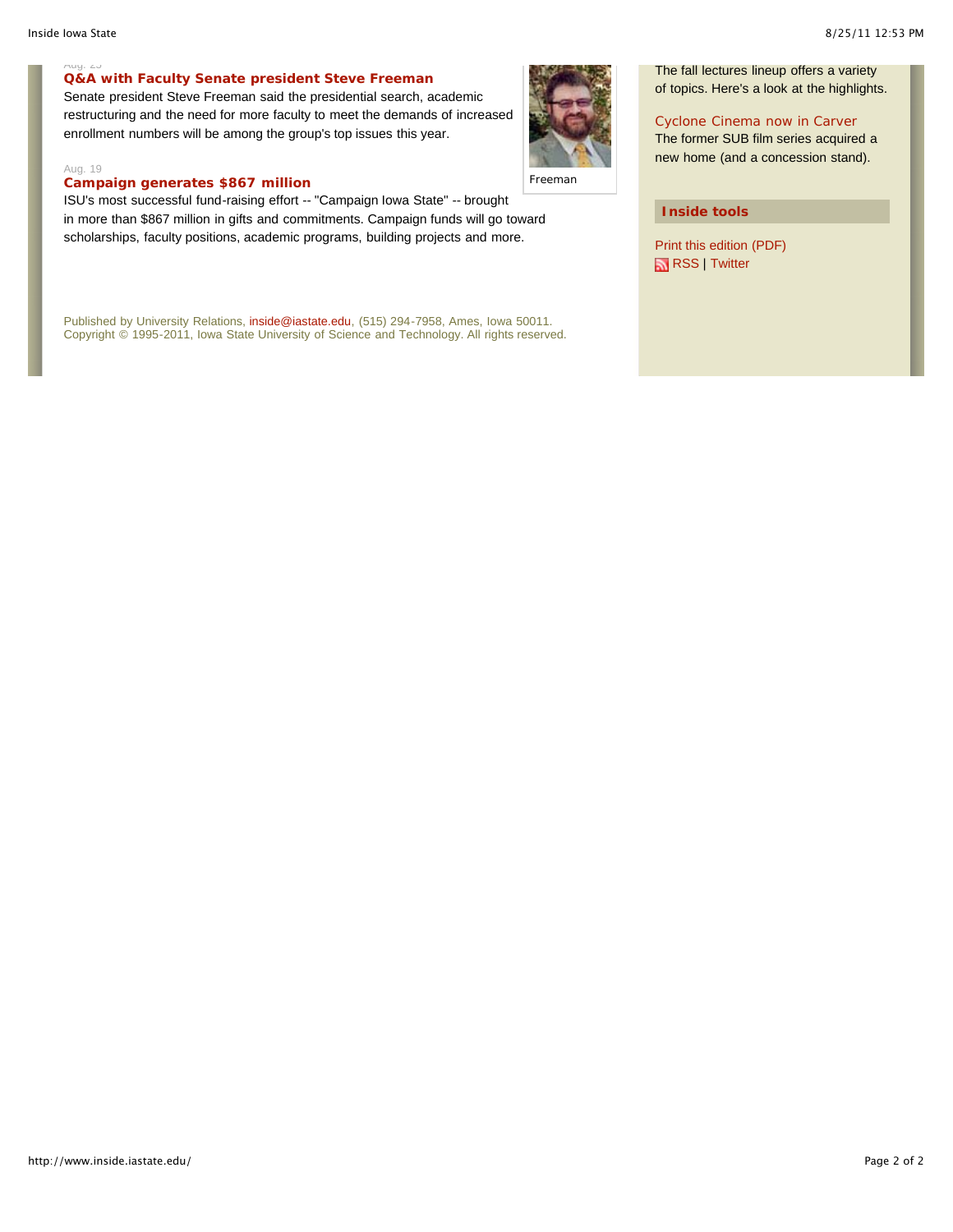INSIDE LOWA State for faculty and staff

SEARCH INSIDE

Aug. 25, 2011





# **Cruising into fall semester**

Sidewalks, classrooms, coffee counters and parking lots saw lots of activity Monday morning, with the launch of a new academic year. How many students chose Iowa State this fall? We'll know after Sept. 2, the official "count day." *Photo by Bob Elbert*.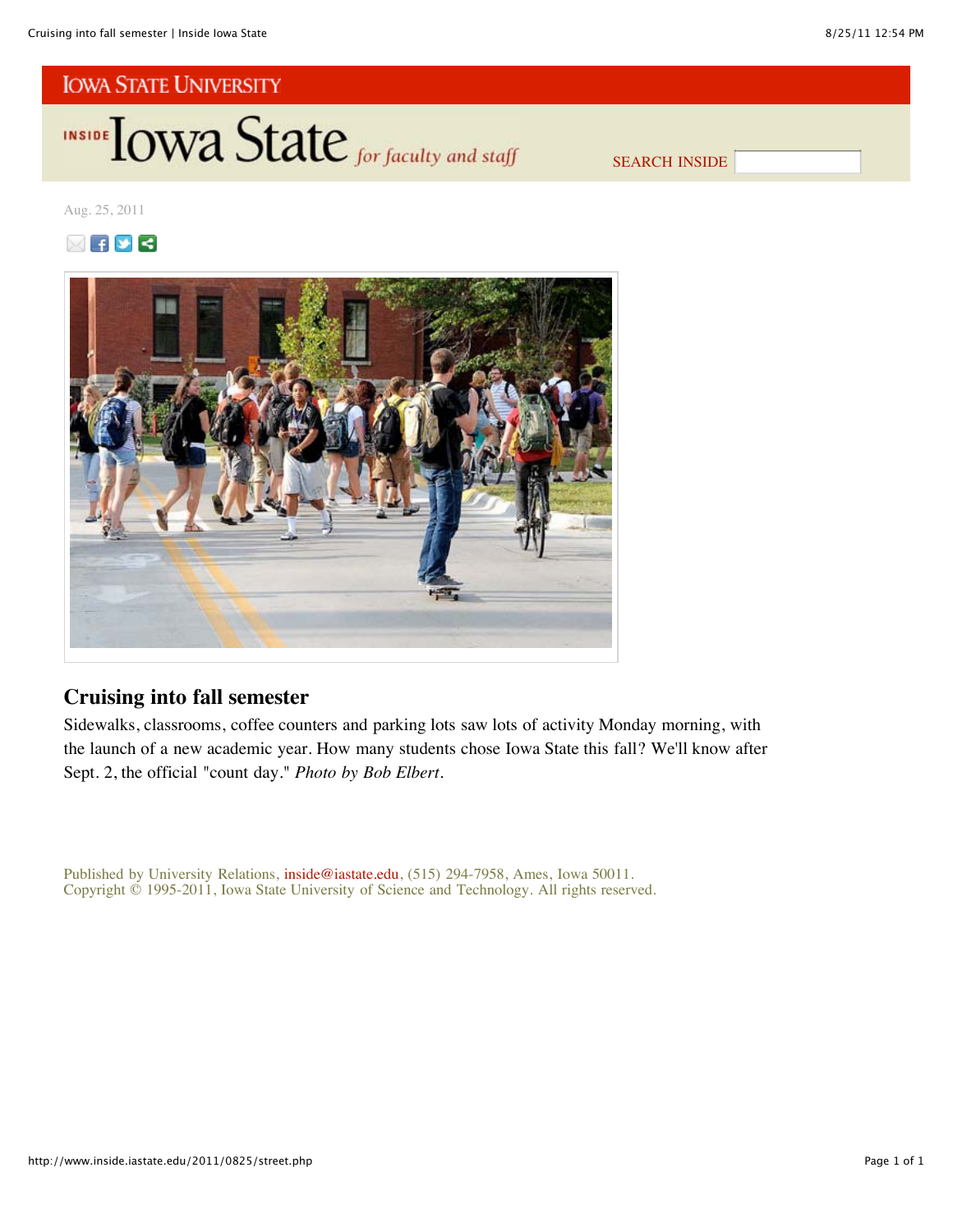

SEARCH INSIDE

Aug. 25, 2011



# **Search efforts on track for leadership posts**

by Anne Krapfl

Iowa State will welcome new leaders to several key positions in the next 10 months, and search committees either continued or began their work over the summer break. Here's an *Inside* update on the status of five leadership posts:

## **President**

The search passed a key date this week: Aug. 23 is the preferred deadline for nominations and submissions. An 18-member search committee, appointed by the state Board of Regents on June 23, has met monthly since then with consultant Daniel Parker of Parker Executive Search, Atlanta. More than 120 individuals have either been nominated or expressed interest in the ISU presidency, a figure that Parker said exceeds the norm at this stage in a presidential search. The committee's next meeting is scheduled for next week; details and an agenda will be released 24 hours previous.

President Gregory Geoffroy announced in March he will step down as president by July 31, 2012. The committee expects to submit information on three to five finalists to the board of regents sometime this semester. The board will select the next president.

*Committee co-chairs:* Business dean Labh Hira and ISU alumnus Roger Underwood

# **Dean of Liberal Arts and Sciences**

The search committee has been working since early April to recruit candidates and pursue nominations submitted by faculty and staff. The group met most recently on Monday. Sept. 1 is the preferred deadline for applicants. The committee will begin reviewing and evaluating applications next week. Campus interviews tentatively are planned for the last week of October and the first week of November. The start date for the next dean will be negotiated, but no later than July 2012.

Former dean Michael Whiteford retired on June 30; associate dean David Oliver began serving as interim dean on July 1.

*Committee co-chairs:* Associate provost David Holger and Engineering dean Jonathan Wickert

# **Associate Vice President for Human Resource Services**

The search opened Aug. 9, and the preferred application deadline is Sept. 30. The executive search firm of Witt/Kieffer, Atlanta, is assisting the search committee.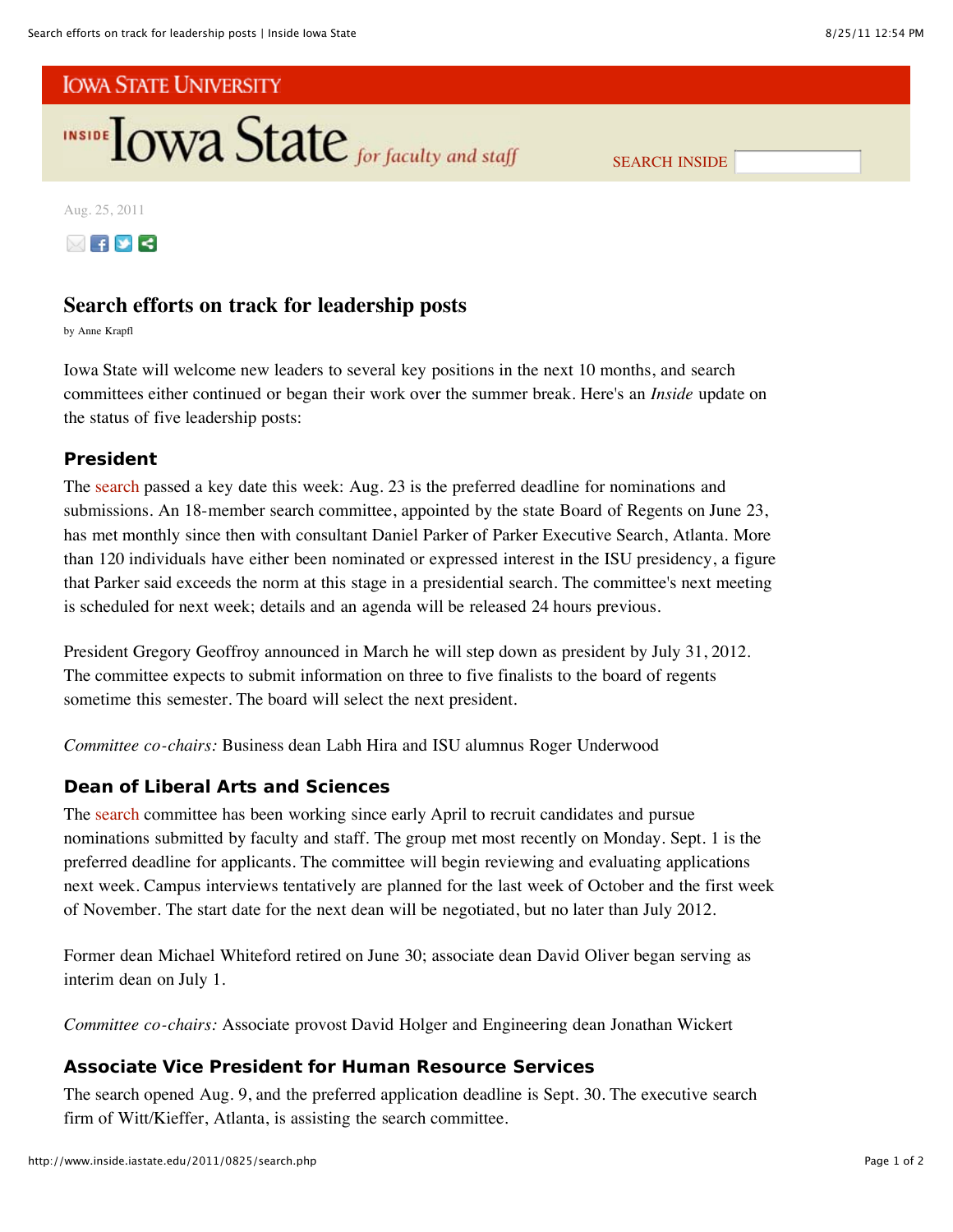In June, associate vice president Carla Espinoza publicly announced her plans to begin a two-year phased retirement by Jan. 1, 2012. The goal is to name her successor by the end of the calendar year.

*Committee chair:* Associate vice president for business and finance Pam Elliott Cain

# **Dean of Students**

James Dorsett, director of the international students and scholars office since 2006, will become interim dean of students on or around Oct. 1. Until then, student affairs staff members will continue to share the dean's various responsibilities. During the workday, members of the university community should call 4-1020 and they'll be connected to the appropriate staff member for assistance. After hours, including weekends, they should call 231-6483.

Vice president for student affairs Tom Hill said a national search for a dean of students will begin in spring 2012. Former dean of students Dione Somerville left Iowa State June 30 for a position at Bloomsburg University, Pennsylvania.

*Committee:* To be appointed in November

# **Concluded search**

As announced in March, Cathann Kress became Iowa State's vice president for extension and outreach on July 1, succeeding Jack Payne, who left Iowa State in May 2010. Agronomy professor Gerald Miller served as interim director for 13 months.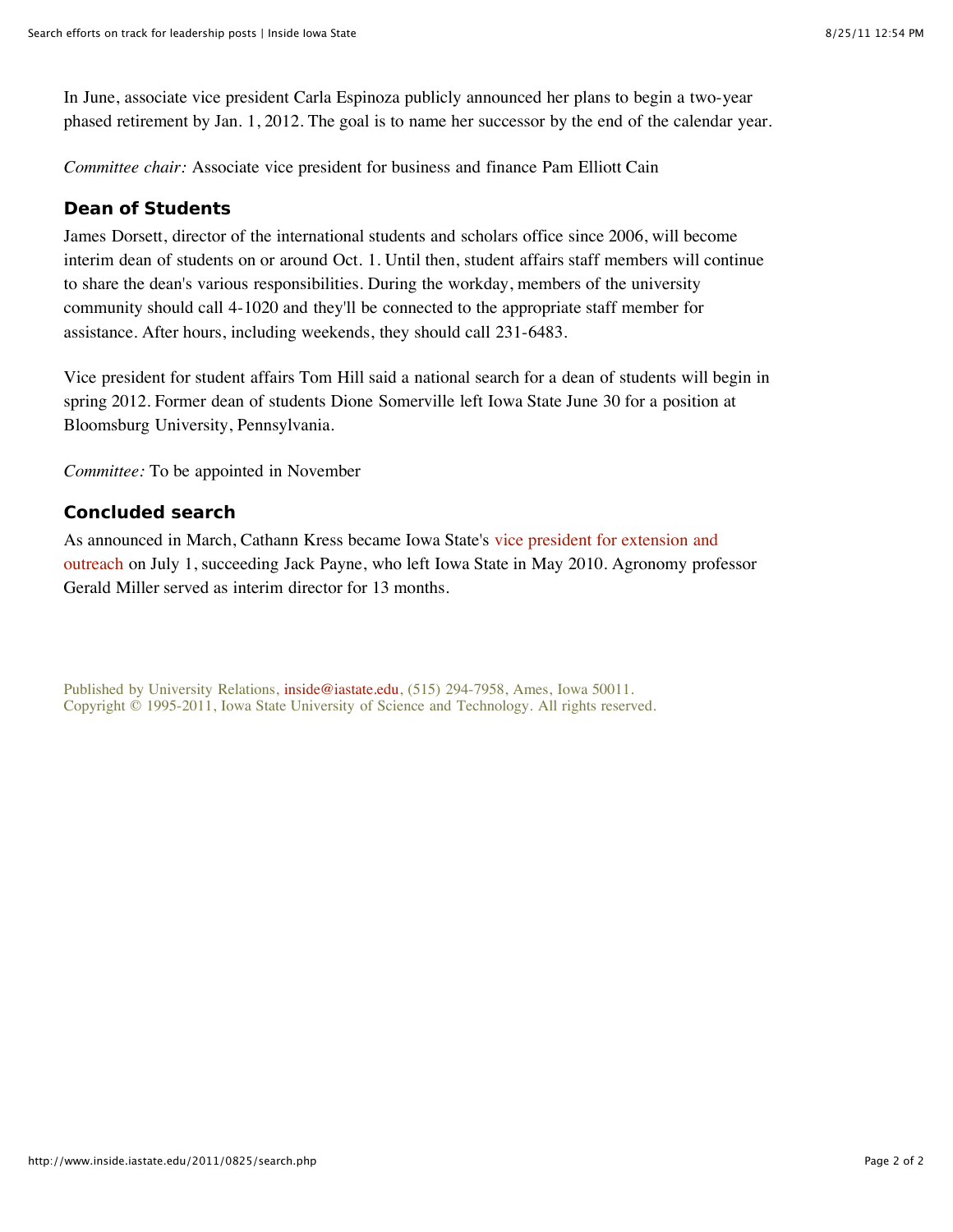INSIDE **LOWA State** for faculty and staff

SEARCH INSIDE

## Aug. 25, 2011





*Photo by Bob Elbert.*

# **Dan Burden**

# **Professional and Scientific Council president, 2011-12**

## **The basics**

## **Position at ISU:**

Program coordinator, international and special projects, Value-Added Agriculture Program

## **Arrived at ISU:**

1990

# **Burden's top priorities:**

- Address salary discrepancies between P&S staff and faculty, and new-hire situations
- Work with administration to gain pay increases and pay incentives if funding becomes available

**Council priorities this year:**

# **Burden's council service:**

P&S Council representative (2010, 2010-11); policies and procedures committee (2010-11)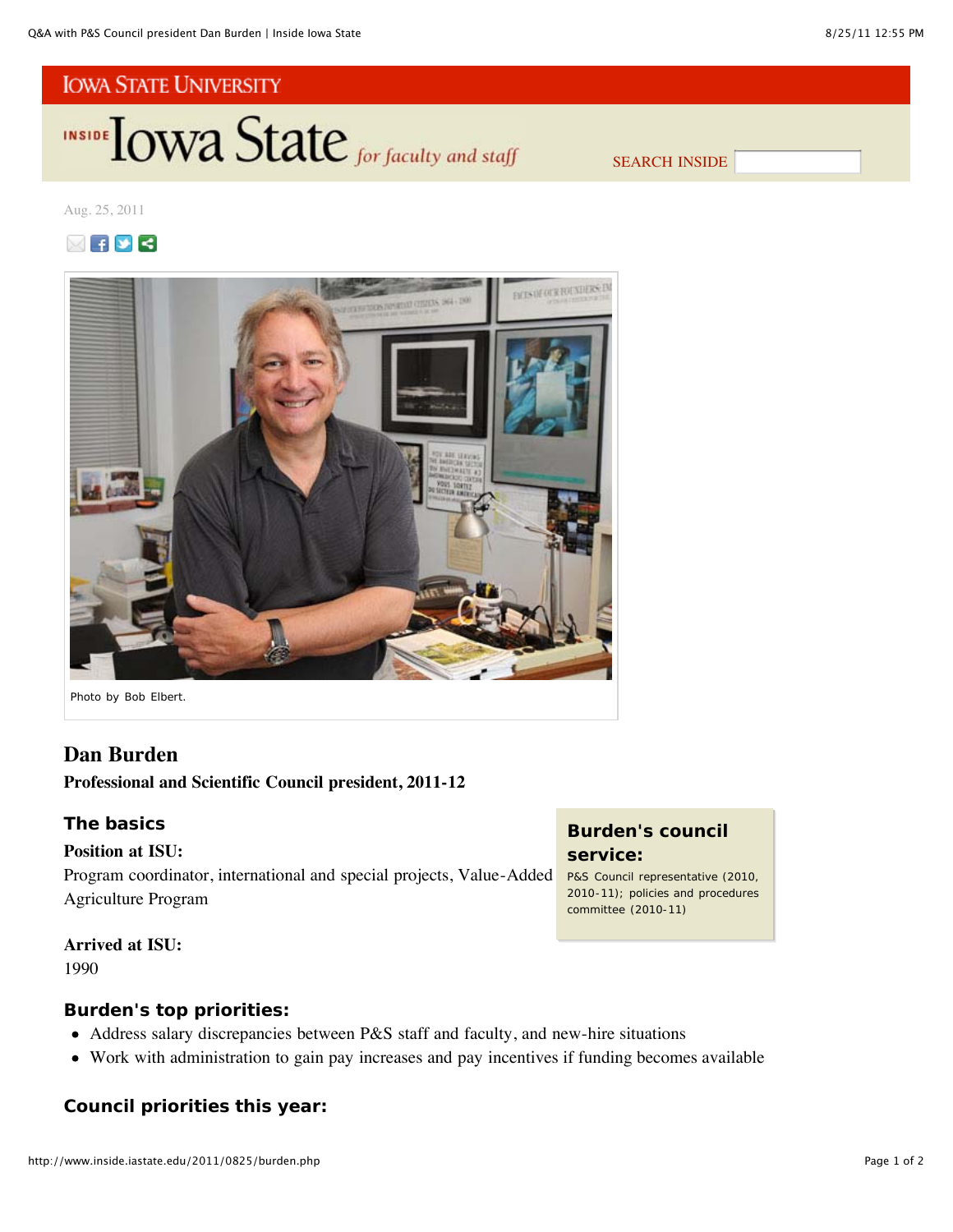- Work jointly with Faculty Senate on a proposal addressing recreational service fees and facilities
- Address academic misconduct policy for faculty and staff
- Participate in campus review of the resource management model
- Offer more staff professional development opportunities (retention and recruitment)
- Offer new P&S awards for campus international student and visitor support, and off-campus international outreach

# **Council's biggest challenge:**

"We're going to have to deal with record enrollment and fewer staff. We're working closely with the administration on resource allocation to deal with that. We're in the best position we've been in for a number of years. I think the budget situation is going to be positive and revenues are going to be positive and we're going to have a chance to recover from some of the incredible hits we've taken. Hopefully, we're in a rebuilding mode now."

# **Burden's thoughts on the year ahead:**

"I want to encourage all staff to consider spending time on council, running for council. It's not that big of a commitment when you first start, but you have the opportunity to gain some excellent professional development experience, learn how the university works and be a part of the decisionmaking process. You can get involved -- it's a fascinating process."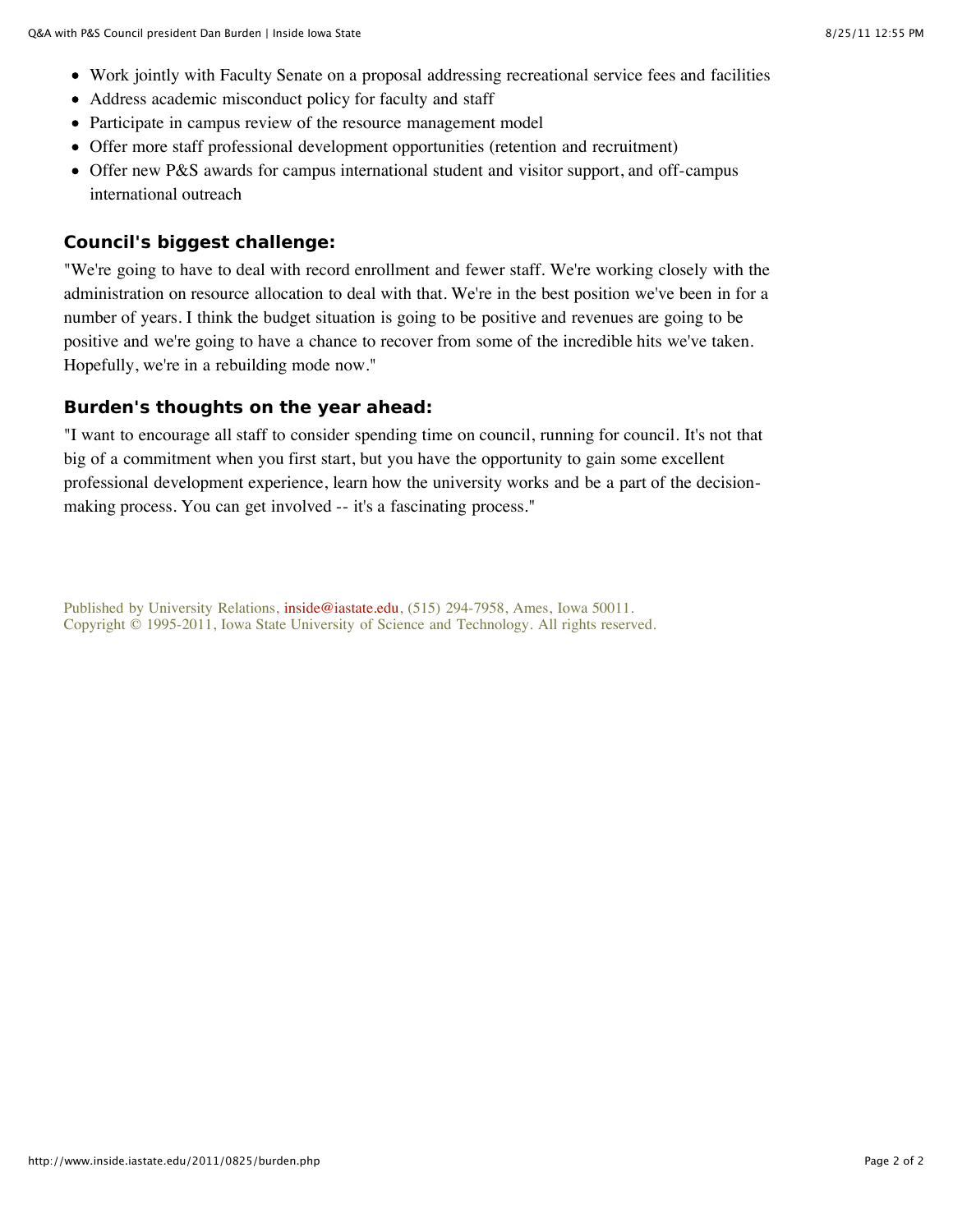



SEARCH INSIDE

Aug. 25, 2011



# **State Gym opening delayed; student fees will be partially credited**

by Annette Hacker, News Service

Due to an unexpected delay in the delivery of construction materials, the remodeled State Gym and its 94,000 square-foot addition will not open until spring semester 2012, prompting university officials to credit a portion of student fees this semester.

"Since students won't be able to access State Gym this fall, it's only right to return their fees to the previous level," said vice president for business and finance Warren Madden.

Madden said full-time students will receive an \$89.95 credit on their U-Bills by the end of September, pending approval by the state Board of Regents. That's the increase students began paying based on a fall 2011 opening of remodeled and expanded recreation facilities on campus. Parttime students this fall will receive a prorated credit. Students who were assessed the fee this summer also will receive a credit.

# **Change in construction material**

State Gym was scheduled to reopen in October. However, the contractor has been unable to obtain enough coil zinc needed to manufacture the building's metal wall panels, said Dean McCormick, director of design and construction services for facilities planning and management.

"These panels need to be fully in place to enclose the building and allow for installation of the environmental controls, wood floors and other finish materials," McCormick said. "After reviewing alternatives with the project architect (RDG Planning & Design), we believe the best option is to move forward with aluminum panels.

"This change will push back our opening for State Gym, but we'd rather ensure that the job is completed to our quality standards than rush to a temporary solution or a partial opening. We want to make sure these state-of-the-art facilities are ready for students in the spring."

Madden said opening this spring, crediting a portion of student fees this fall and changing the wall panel material won't affect the overall project budget.

The Lied center, Beyer Hall and the Forker Building remain open for recreational activities, said vice president for student affairs Tom Hill.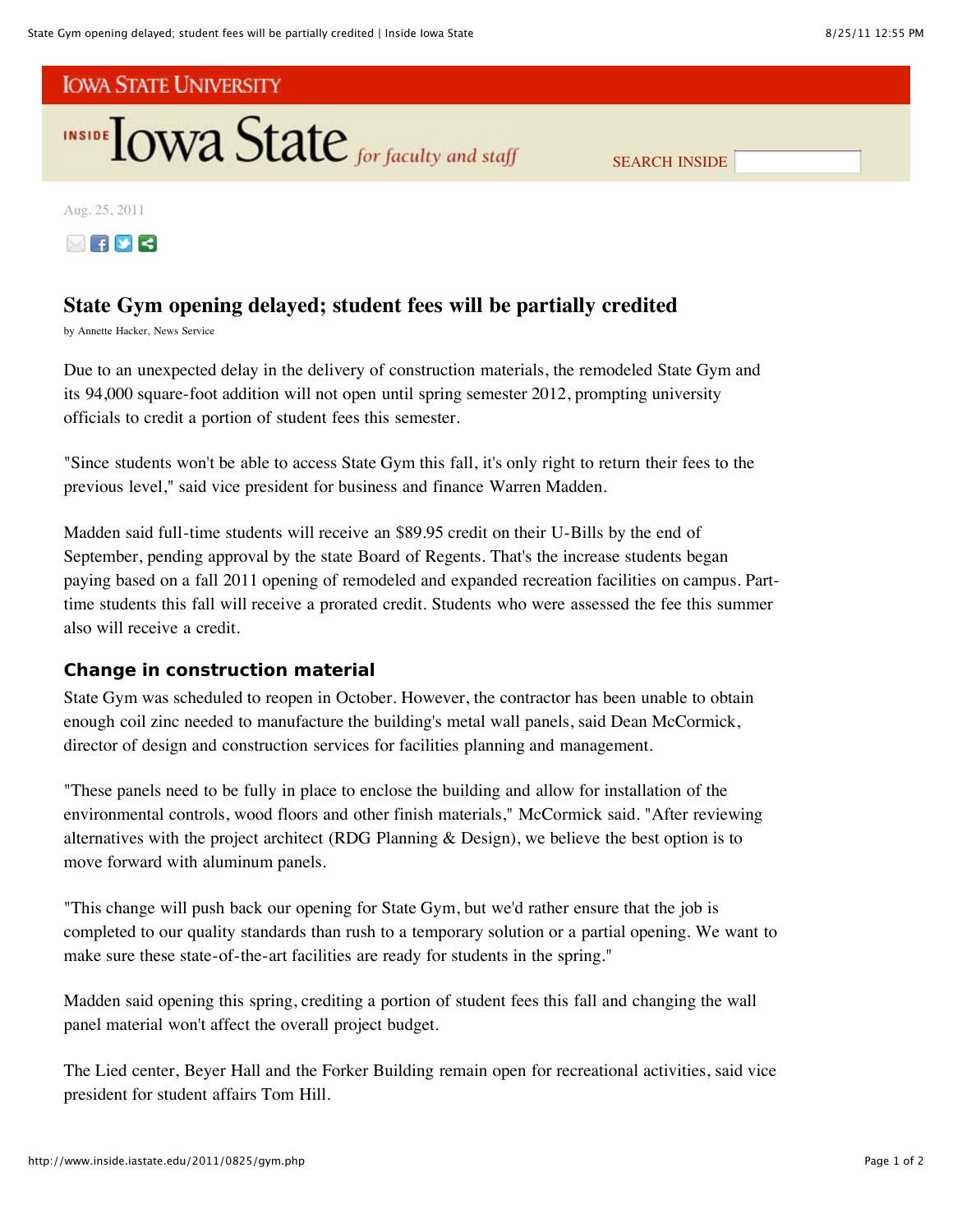"And all of the programs offered by recreation services, including intramurals, group fitness, personal training, trips and workshops are still available to our students and the ISU community," Hill added.

# **Semester option for faculty and staff**

Iowa State faculty, staff and affiliates who opt to work out at Lied Rec may purchase a fall semester pass. Due to the construction delay at State Gym, no annual passes will be sold at this time.

Student fees are funding Iowa State's \$46.2 million recreation renovation and expansion. In addition to the remodeled and expanded State Gym, the project includes improvements and controlled entrances to Beyer Hall, and reflects recreation services' transition to a self-supported enterprise.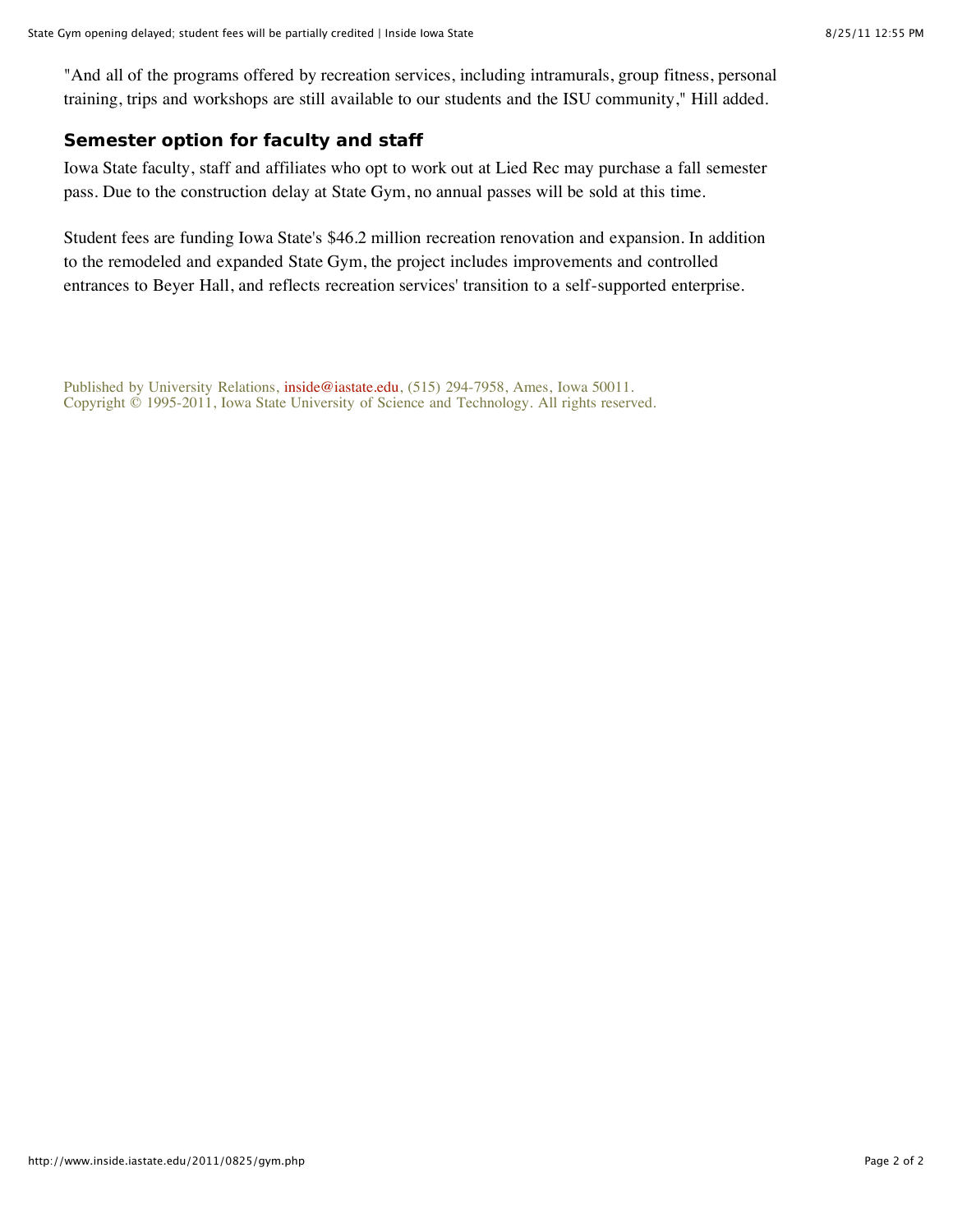INSIDE **LOWA State** for faculty and staff

SEARCH INSIDE

Aug. 25, 2011





*Photo by Bob Elbert.*

# **Steve Freeman**

## **Faculty Senate president, 2011-12**

## **The basics**

#### **Position at ISU:**

Professor, agricultural and biosystems engineering; associate director, Center for Excellence in Learning and Teaching

## **Arrived at ISU:**

August 1997, assistant professor, industrial education and technology

# **Freeman's top priorities:**

- Continue to strengthen shared governance with central administration
- Improve the policies and processes that recognize the importance of the university's teaching mission

# **Freeman's senate service:**

Senator (2001-04, 2006-10); president-elect (2010-11); executive board (2006-12); judiciary and appeals council (2002-04, 2006-10), Chair (2006- 10); committee on appeals (2002- 11), chair (2006-10); promotion and tenure document task force (2004-12), chair (2005-12); teaching academy task force (2008-11); resource policies and allocation council (2010-12); governance council (2001-02, 2010-12); committee on committees, chair (2010-11); committee on honorary degrees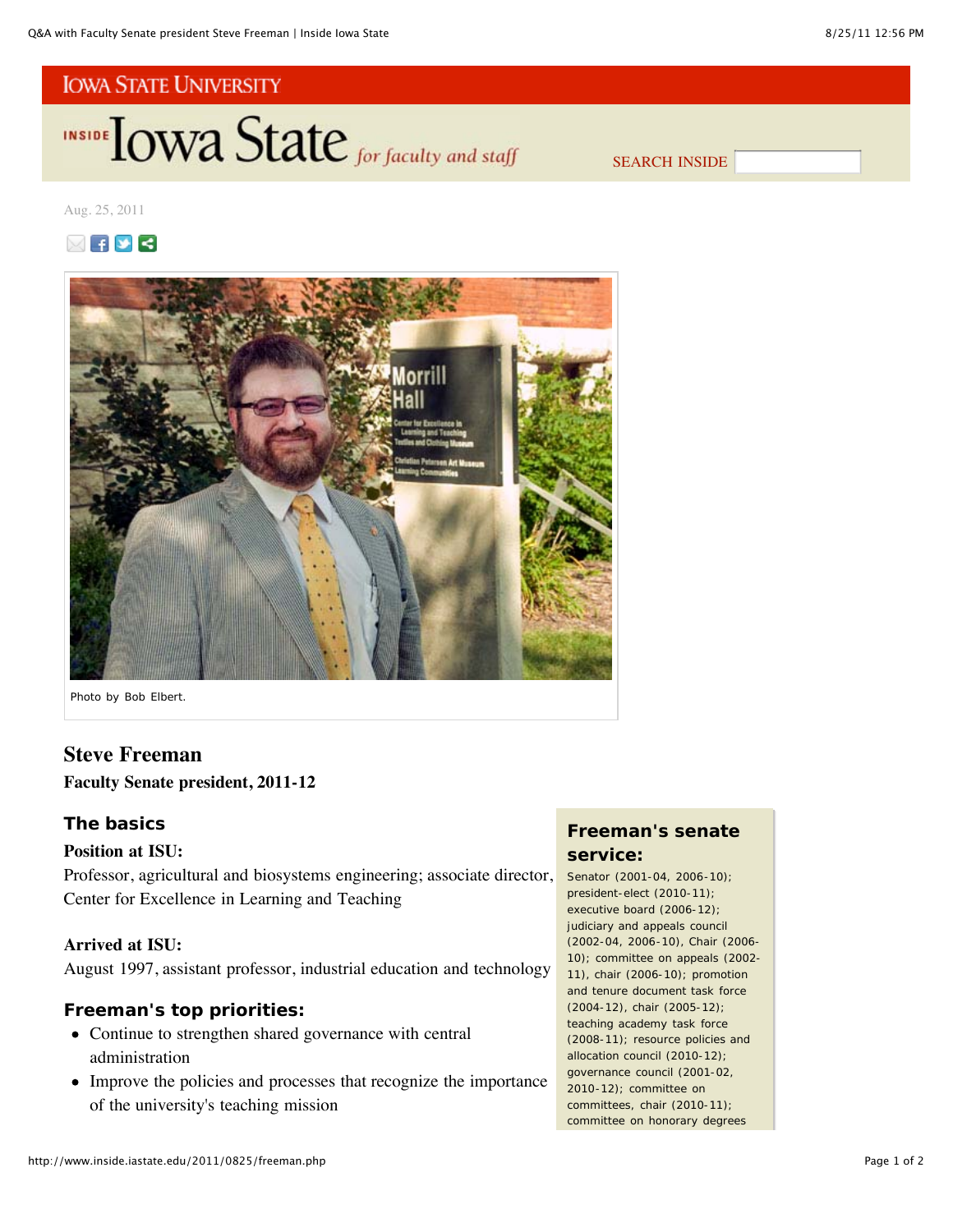#### (2002-08)

## **Senate priorities this year:**

- Help identify the next ISU president and assist with a smooth transition
- Increase the number of faculty to meet increasing student demands
- Work through several academic restructuring processes  $\bullet$
- Continue policy development and curriculum changes
- Continue task force work on important issues (for example, reviews of the budget model; executive vice president and provost; and vice president for student affairs)

# **Senate's biggest challenge:**

"The university has faced budget challenges over the last few years that resulted in significant changes to the university. Faculty have adjusted and faced these challenges with flexibility and hard work. But the process is not complete. We will continue to work to identify a sustainable academic environment that will keep ISU as a premiere land-grant university for generations to come."

# **Freeman's thoughts on the year ahead:**

"It will be a busy year for the Faculty Senate, but I am looking forward to working with faculty and central administration to enhance shared governance as we strive to complete the university's mission and improve the campus environment for faculty, staff and students."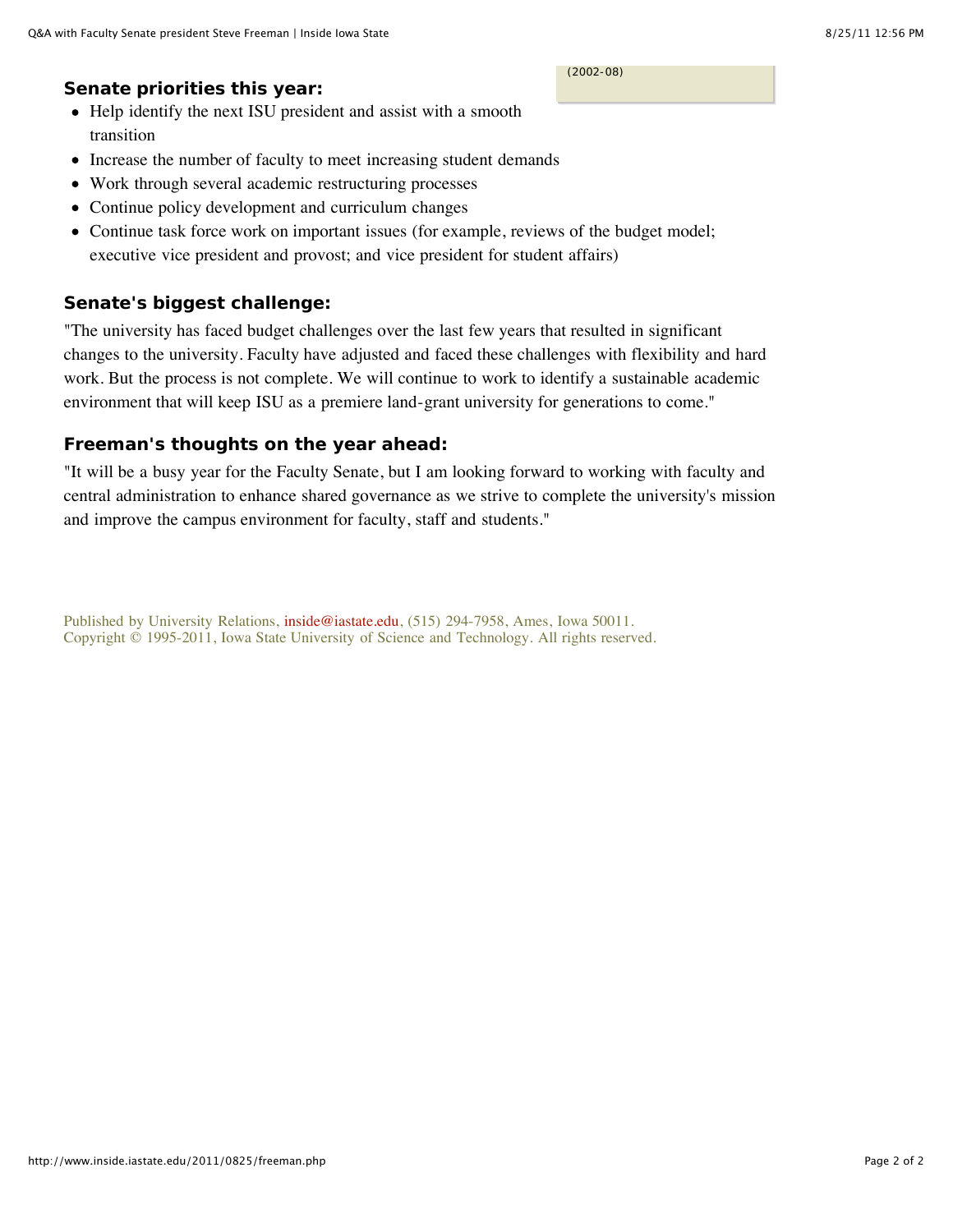**INSIDE TOWA State** for faculty and staff

SEARCH INSIDE

Aug. 19, 2011





Students have access to the latest technology in Hach Hall, a new chemistry building funded in part by campaign gifts. *Photo by Dave Gieseke.*

# **Historic 'Campaign Iowa State' generates \$867 million**

by Dave Gieseke

The most successful fund-raising effort in Iowa State history -- "Campaign Iowa State: With Pride and Purpose" -- concluded on June 30, 2011, with more than \$867 million received in gifts and commitments.

The campaign generated hundreds of new student scholarships and funded thousands of existing scholarship awards; doubled the number of endowed faculty positions, bolstered academic programs, study abroad opportunities and student research programs; and supported more than two dozen building projects.

"'Campaign Iowa State' has been an enormous success from every standpoint and a true team effort," said president Gregory Geoffroy. "It wasn't a handful of wealthy people who took this campaign over the top; it was a cast of thousands -- people from all walks and stages of life, from students to young alumni to

# **By the numbers**

- Donors: 118,742
- First-time donors: 37,215
- Faculty/staff giving: \$37 illi<br>İ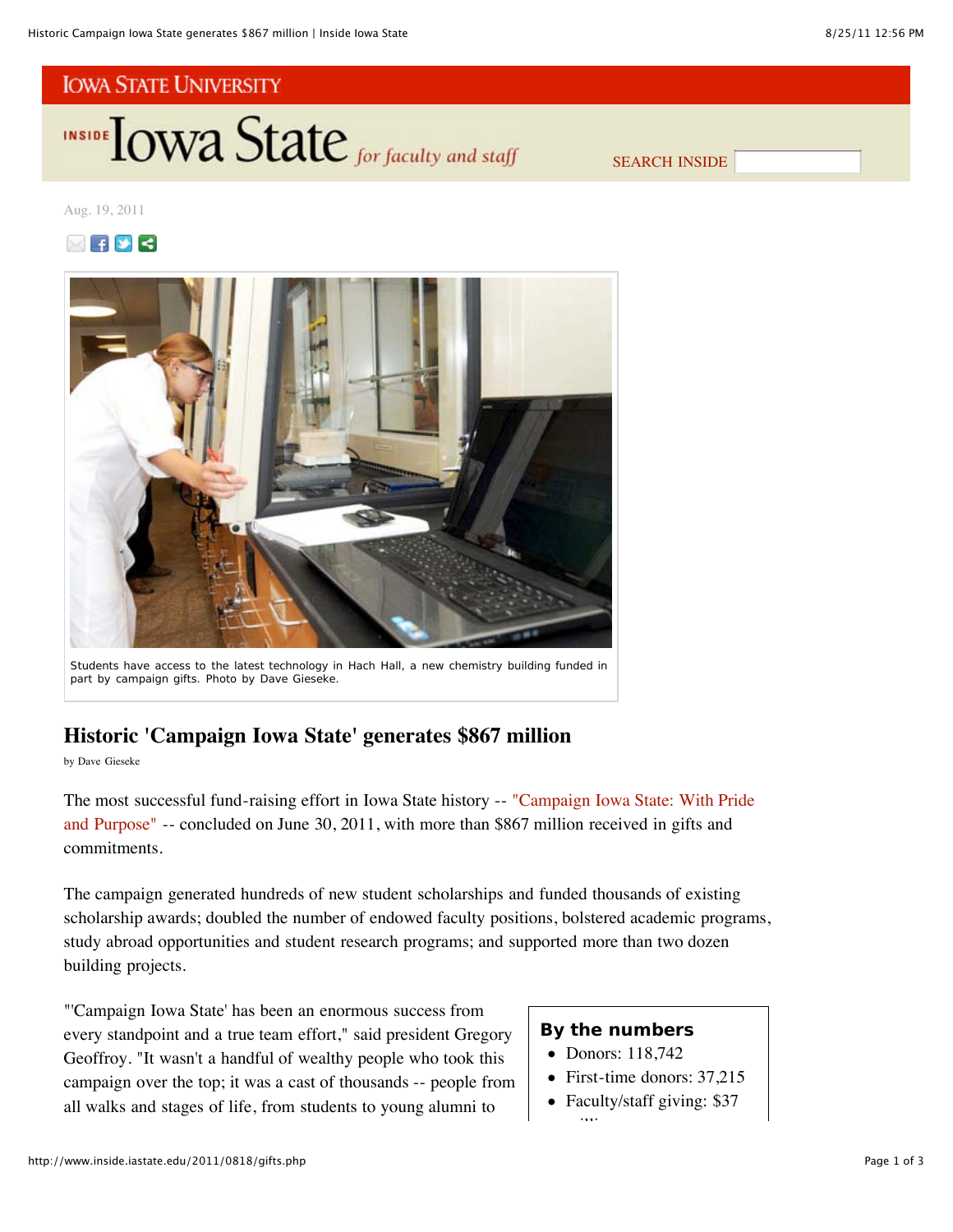people in their golden years.

"Each gift was important and I'm exceedingly grateful for each and every individual, company, foundation and organization that has helped enrich the Iowa State experience for current and future students, and enhance the lives all Iowa citizens and beyond."

# **Campaign highlights**

Among high points of the campaign:

- More than \$260 million was directed to student support activities, including the creation of 813 new scholarships. During "Campaign Iowa State," 42,000 scholarship awards totaling \$57 million were provided to Iowa State students.
- 85 new endowed faculty positions were established, more than doubling the number prior to the start of "Campaign Iowa State."

million

- Faculty/staff donors: 4,507
- Phone center calls: 12.7 million
- Phone center, online, direct mail total: \$40 million
- Scholarships created: 813
- New endowed faculty posts: 85
- New named faculty positions: 38
- Endowed deanships: 4
- New and renovated buildings: 25
- Campaign volunteers: 250

• Nearly \$285 million was designated to programmatic support for academic colleges, departments, the library, honors program and other initiatives across campus. Campaign funds also enhanced lectureships, study abroad opportunities, student research programs and entrepreneurship programs.

More than two dozen building projects, most of which are completed or in progress, were funded in whole or in part during "Campaign Iowa State."

# **Generosity benefits generations**

"Generations of Iowa State students, faculty and staff will benefit from the generosity of thousands of benefactors to 'Campaign Iowa State,'" said Roger Underwood, alumnus and volunteer chair of "Campaign Iowa State."

"We are grateful for not only the financial support of our donors, but also for the confidence they exhibit in Iowa State's ability to enhance lives," said Dan Saftig, president of the ISU Foundation. "On behalf of the volunteers and staff of the ISU Foundation, I offer my deep appreciation to everyone who helped make this campaign an overwhelming success."

Campaign counting began July 2003. A goal of \$800 million was announced in October 2007 when Campaign Iowa State was introduced to the public.

# **Breakdown, by areas and units**

| Areas   |               |  |
|---------|---------------|--|
| Program | \$283,848,611 |  |
| Student | \$261,610,003 |  |
| Faculty | \$182,395,654 |  |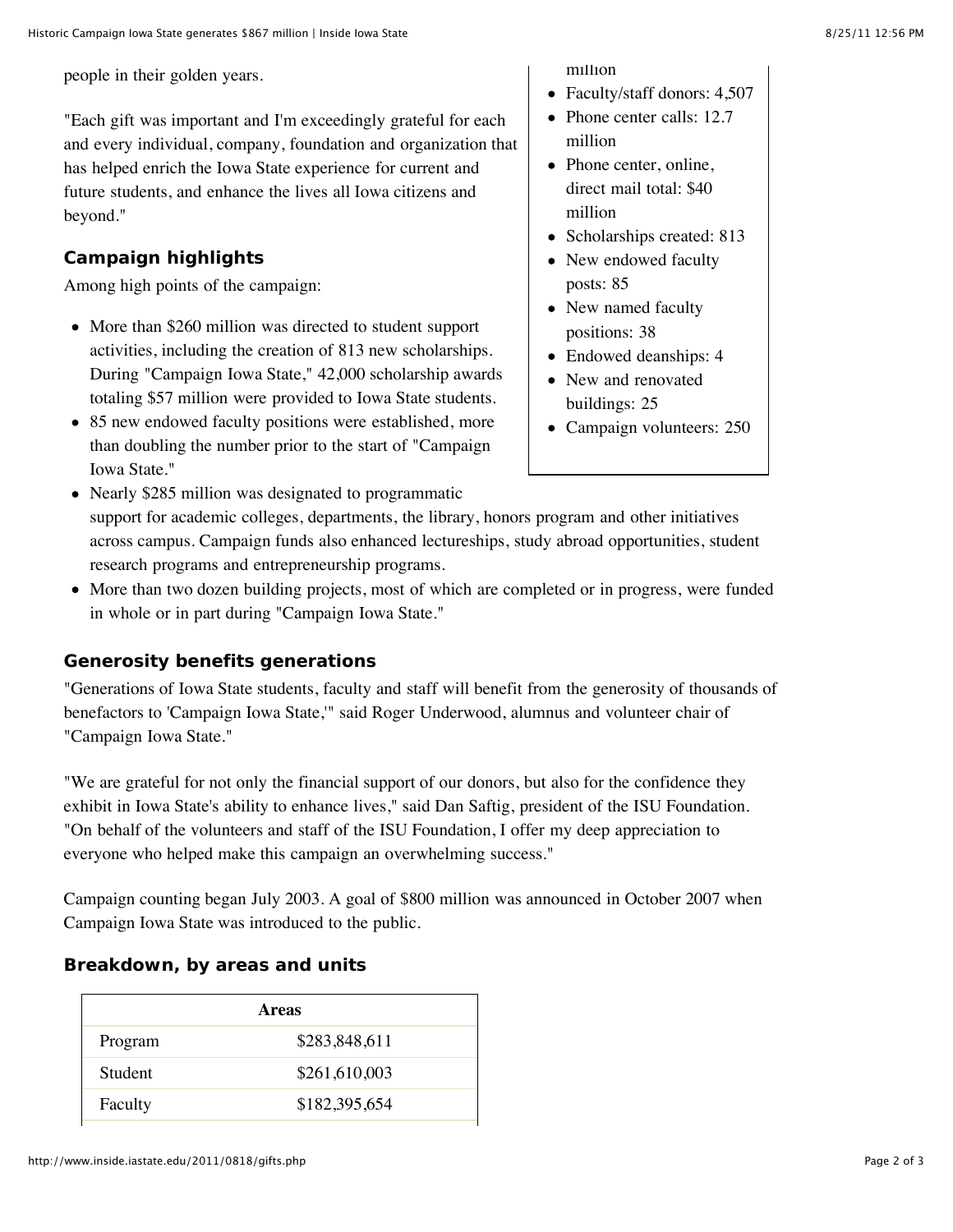| Facility                                | \$139,596,201    |  |
|-----------------------------------------|------------------|--|
| <b>Units</b>                            |                  |  |
|                                         |                  |  |
| Ag & Life Sciences                      | $$127.4$ million |  |
| Alumni Association                      | $$13.4$ million  |  |
| Athletics                               | $$86.9$ million  |  |
| <b>Business</b>                         | $$47.0$ million  |  |
| Design                                  | $$10.1$ million  |  |
| Engineering                             | $$134.0$ million |  |
| Extension                               | $$9.8$ million   |  |
| <b>Human Sciences</b>                   | $$35.0$ million  |  |
| LAS                                     | $$71.6$ million  |  |
| Library                                 | $$6.3$ million   |  |
| Reiman Gardens                          | $$5.2$ million   |  |
| Student Affairs                         | $$50.1$ million  |  |
| <b>University Museums</b>               | $$5.4$ million   |  |
| Vet Med                                 | $$46.3$ million  |  |
| $Other*$                                | $$218.5$ million |  |
| *Includes a \$141 million gift-in-kind. |                  |  |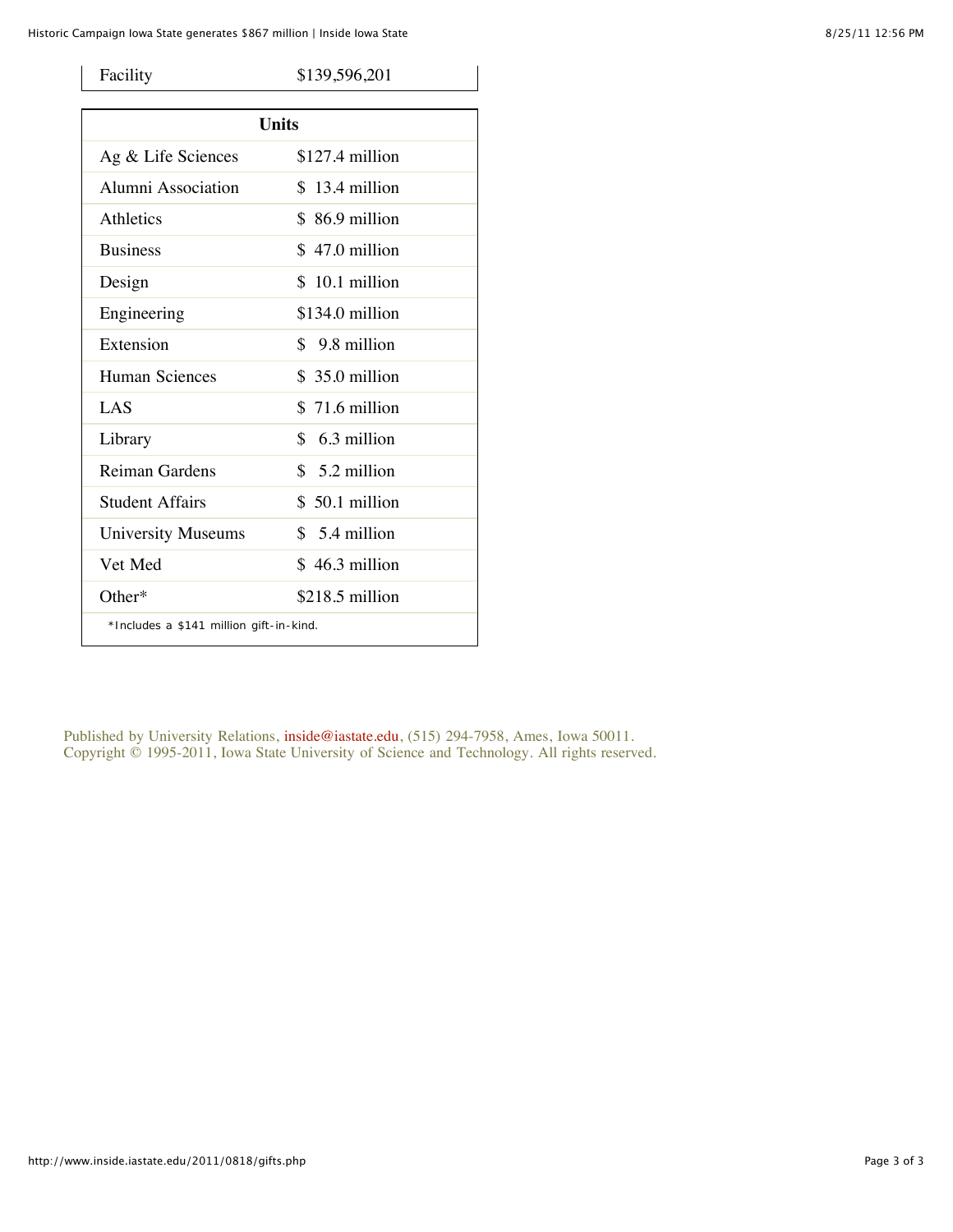

SEARCH INSIDE

Aug. 25, 2011



# **Fall 2011 lectures lineup offers something for everyone**

by Paula Van Brocklin

An in-depth look at television's *MythBusters*, financial responsibility (America's and yours) and an ancient Canadian culture are some of the diverse topics covered in this fall's lineup of lectures, which are free and open to the public. Multiple offices and departments across campus work with the lectures program to help fund these events.

"The lectures program is having a terrific start to the year with Paul Farmer (Aug. 25), followed by *MythBusters'* Grant Imahara (Sept. 17)," said Pat Miller, director of the lectures program. "*MAD* magazine's senior editor Joe Raiola (Sept. 22) will certainly provide an original perspective for Constitution Day, and is a perfect fit to lead into Banned Book Week."

A complete lectures schedule is online and updated often. Following is a look at some of the highlights for fall semester.

# **Haiti After the Earthquake: Paul Farmer, Aug. 25 (7 p.m., Stephens)**



Grant Imahara from the Discovery Channel's *MythBusters* team will share his insights into the show's technological antics at 7 p.m. Sept. 17 in Stephens Auditorium. *Contributed photo*.

Paul Farmer, founding director of Partners in Health, an international nonprofit organization that delivers high-quality health care to resource-poor areas, will discuss his recent book, *Haiti After the Earthquake*. Farmer is chair of the department of global health and social medicine at Harvard Medical School, chief of the division of global health equity at Brigham and Women's Hospital, and the United Nations deputy special envoy for Haiti. Farmer will sign copies of his book following the lecture at the Celebrity Café, located in the ground floor lobby on the north side of Stephens.

# **A Campaign Narrative: Why Iowa Matters -- or Not: Clarence Page, Sept. 14 (8 p.m., MU Sun Room)**

In one of the few election-related lectures this fall, 1989 Pulitzer Prize-winner in commentary, Clarence Page, a nationally syndicated columnist with Tribune Media Services and a member of the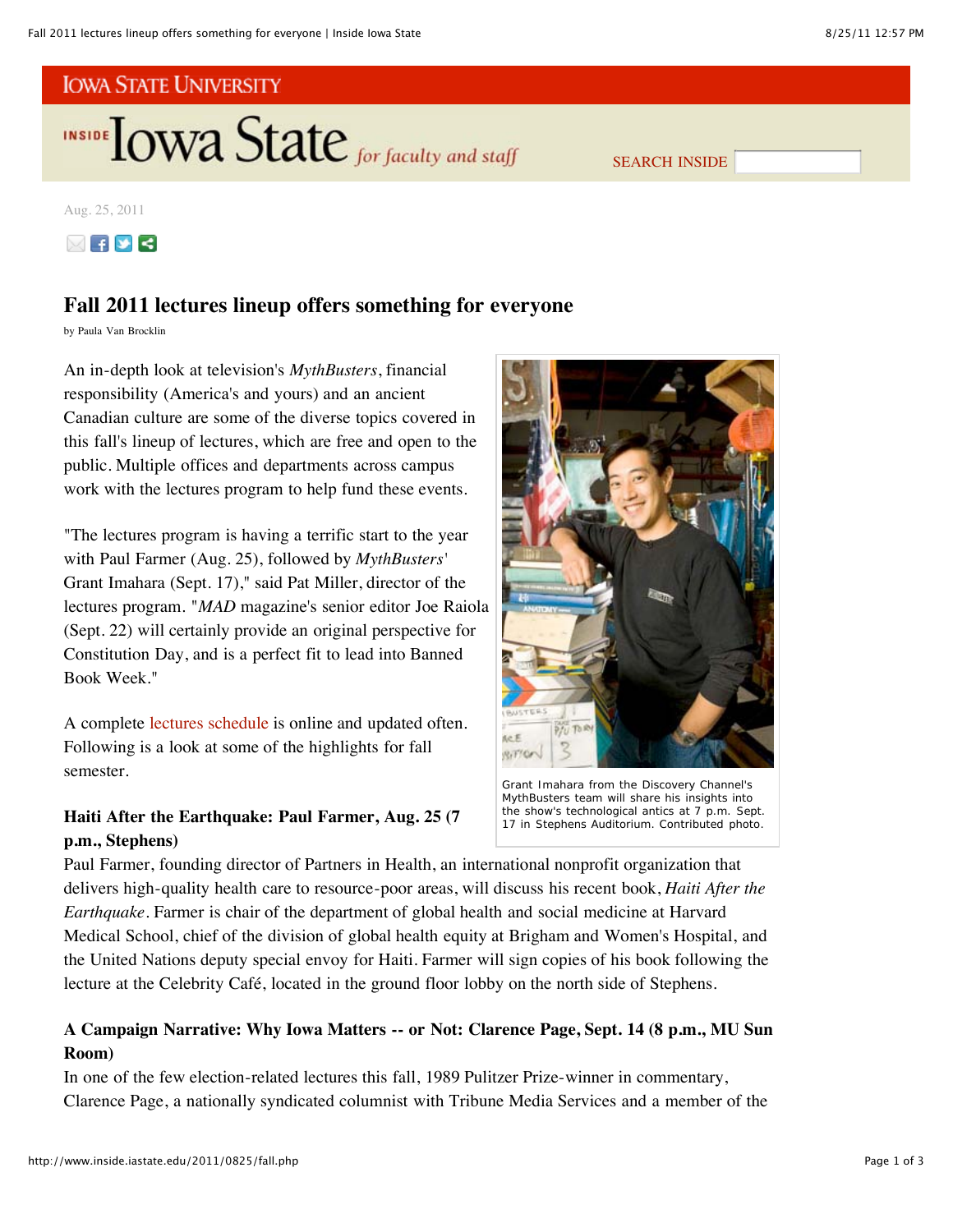*Chicago Tribune*'s editorial board, will discuss the impact of the Iowa caucuses on the presidential election. He is a frequent essay contributor to *The News Hour with Jim Lehrer* and a regular guest on PBS' *The McLaughlin Group*, NBC's *The Chris Matthews Show*, ABC's *Nightline* and BET's *Lead Story*.

## *MythBusters* **with Grant Imahara, Sept. 17 (7 p.m., Stephens)**

Grant Imahara, a member of Discovery Channel's *MythBusters* -- the show that uses science and technology to debunk or prove urban legends (for example, can a large number of balloons really allow a child to fly? Tested and busted) -- will show clips from the show and explain how the team accomplishes its feats. Imahara is a former animatronics engineer and model maker for George Lucas' special-effects company, where he worked on films such as *The Lost World: Jurassic Park*, *Star Wars: Episode I -- The Phantom Menace* and *Terminator 3: Rise of the Machine*.

## **Inuit Culture of North Canada: Peter Irniq, Sept. 21 (7 p.m., MU Great Hall)**

Peter Irniq, a member of the Inuit people of Canada's Northwest Territories, is deputy minister of culture, language, elders and youth with the department of education, culture and employment for the government of Northwest Territories. His charge is to protect traditional Inuit culture and language. He will bring a bit of the Inuit culture to Ames when he builds three inuksuit, or signposts of the north, in local parks between Sept. 18 and Oct. 1. Inuksuit are large, stone monuments, which the Inuit have used as guides in the Arctic to mark trails, caches of food or the caribou migration. In his talk, Irniq will discuss the inuksuit and other aspects of the Inuit people.

## **The Joy of Censorship: Joe Raiola, Sept. 22 (8 p.m., MU Great Hall)**

As part of Banned Book Week, Joe Raiola, senior editor of *MAD* magazine, will take a satirical look at hotly debated First Amendment issues, including the effect of 9/11 on free speech, banned books, movie ratings, the Federal Communications Commission (FCC) and Internet filters. He also will chronicle *MAD*'s history.

#### **Fiscal Solutions Tour: David Walker and Robert Bixby, Sept. 29 (7 p.m., MU Sun Room)**

The Fiscal Solutions Tour is designed to help Americans learn how to build a stronger economic future by meeting the challenges of unsustainable budget policies. Leaders of the tour are David Walker, president and CEO of the Comeback America Initiative, which is focused on promoting and achieving fiscal solutions; and Robert Bixby, executive director of the Concord Coalition, a nonpartisan, grassroots organization dedicated to fiscal responsibility.

# **Pesek Colloquium on Sustainable Agriculture: Andrew Revkin, Oct. 24 (8 p.m., MU Great Hall)**

Andrew Revkin spent 15 years reporting on global environmental issues for the *New York Times* and he continues to write for its Dot Earth blog. He has covered such topics as Hurricane Katrina, the Asian tsunami and the troubled relationship between climate science and politics. The author of several books, Revkin also has worked for *Discover*, the *Los Angeles Times* and *Science Digest*.

# **Good Debt, Bad Debt -- How to Live Credit Smart: Maxine Sweet, Nov. 1 (8 p.m., MU Sun Room)**

Maxine Sweet is vice president of Experian North America's public education organization and also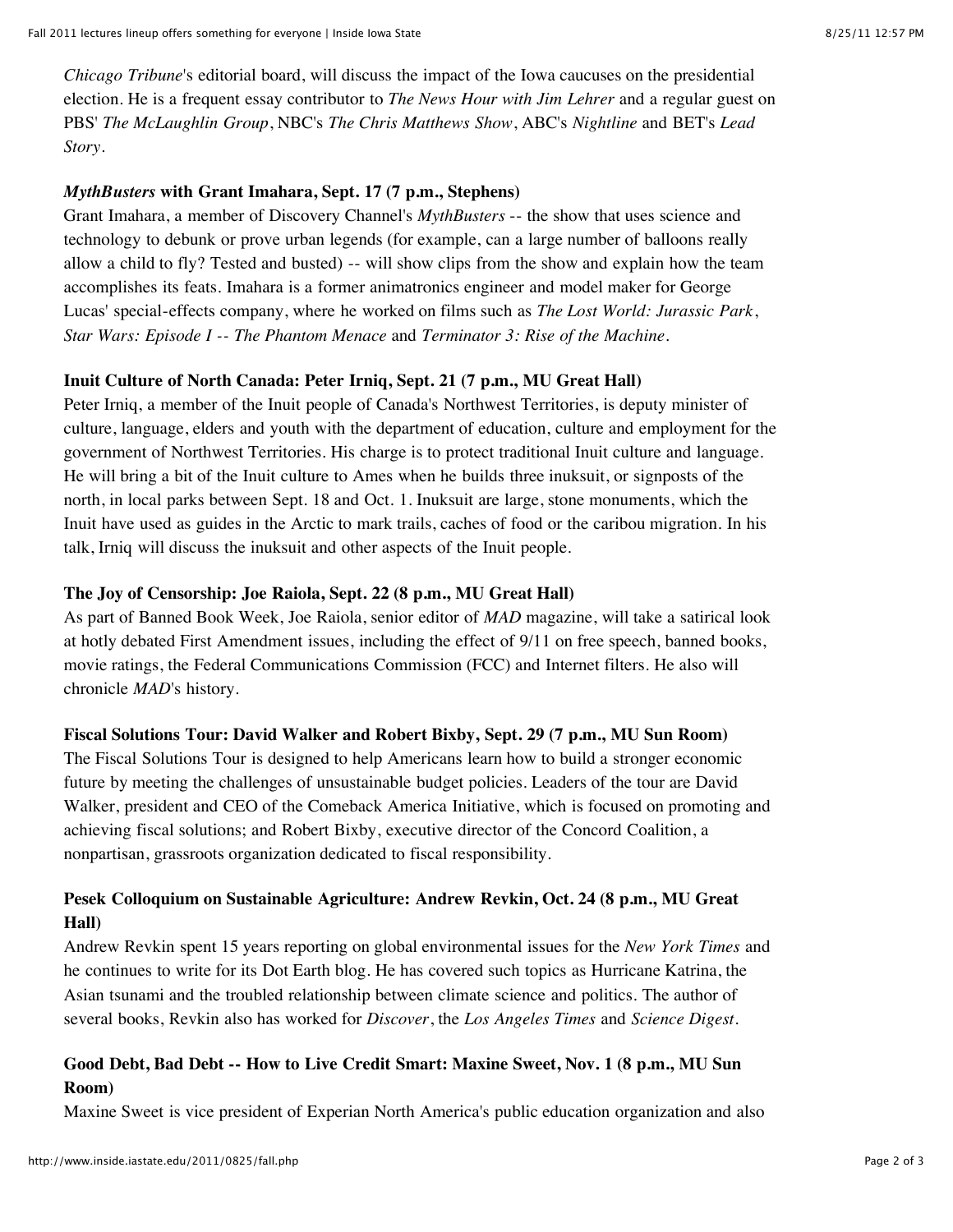leads the credit agency's consumer education, community involvement and corporate responsibility teams. And as editor of "Ask Experian," a financial education advice column, she helps consumers understand credit reporting and how to use credit wisely. Sweet also is on the board of directors for Call For Action, a national consumer help organization, and InCharge, a leading credit counseling group.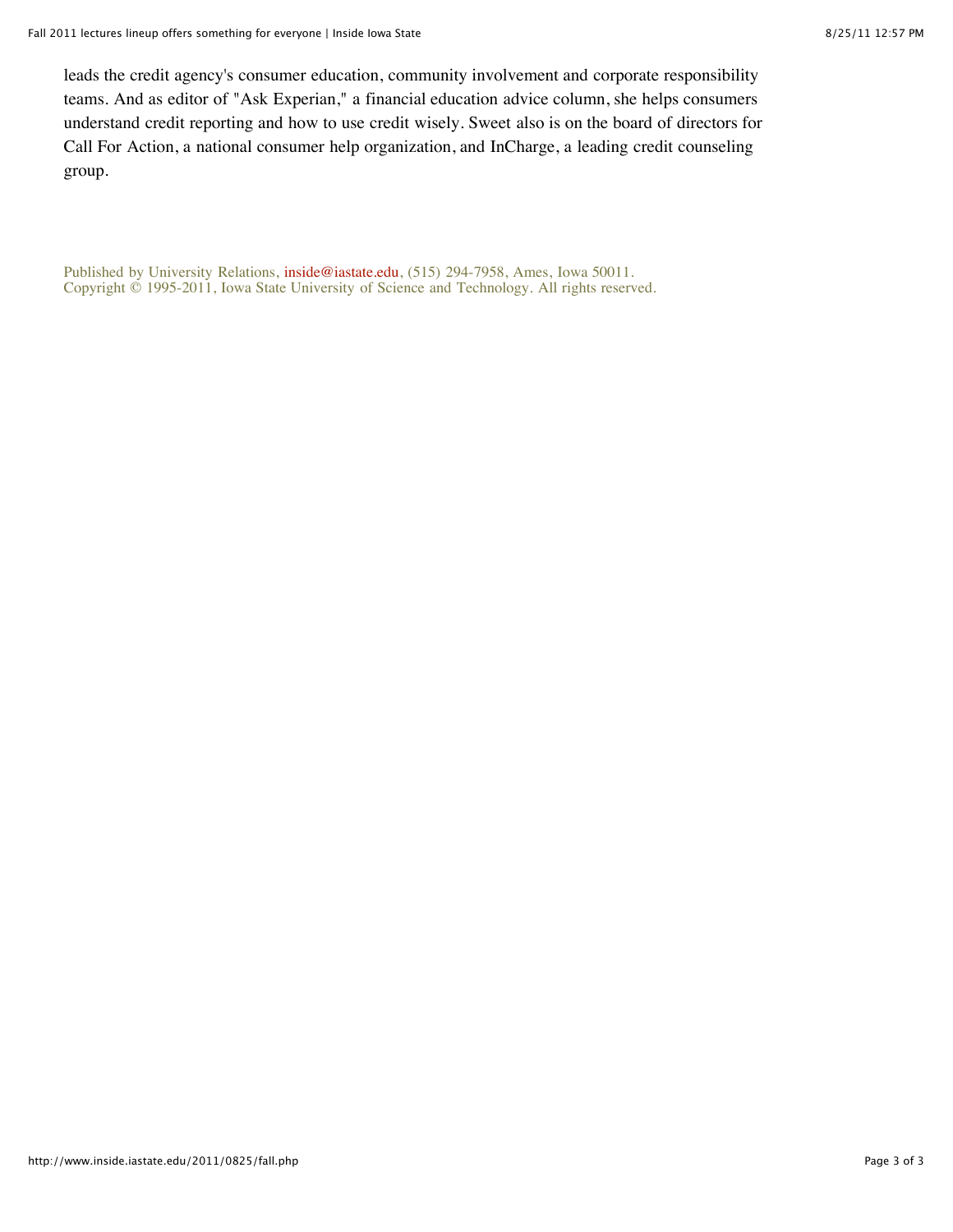

SEARCH INSIDE

Aug. 25, 2011



# **Campus film series moves to new theater, adds shows and concessions**

The Student Union Board's long-running free film series will move this fall to 101 Carver, where upgraded audio and visual equipment will improve the 'movie theater' experience. The ISU Government of the Student Body and Inter Residence Hall Association are additional sponsors of "Cyclone Cinema" this year.

The series features recent releases (usually prior to release on DVD), each of which typically will have eight showings:

- Thursday, Friday and Saturday: 7 and 10 p.m.
- Sunday, 4 and 7 p.m.

The movies are free and open to the public. A concession counter that accepts cash, CyCash and Dining Dollars will sell popcorn, candy and soda.

Cyclone Cinema's scheduled lineup\* for fall semester is as follows:

Aug. 25-28: *Bridesmaids* (rated R), stars Kristen Wiig, Maya Rudolph, Rose Byrne

Sept. 1-4: *Pirates of the Caribbean: On Stranger Tides* (PG-13), Johnny Depp, Ian McShane, Penelope Cruz

Sept. 8-11: *Kung Fu Panda 2* (PG), animated, with the voices of Jack Black, Angelina Jolie, Jackie Chan

Sept. 15-18: *The Hangover Part II* (R), Bradley Cooper, Ed Helms, Zach Galifianakis

Sept. 22-25: *Super 8* (PG-13), Elle Fanning, Amanda Michalka, Kyle Chandler

Sept. 29-Oct. 2: *Cars 2* (G), animated, with the voices of Owen Wilson, Larry the Cable Guy, Michael Caine

Oct. 6-9: *Green Lantern* (PG-13), Ryan Reynolds, Blake Lively, Peter Sarsgaard

Oct. 13-16: *Transformers: Dark of the Moon* (PG-13), Shia LaBeouf, Rosie Huntington-Whiteley, Tyrese Gibson